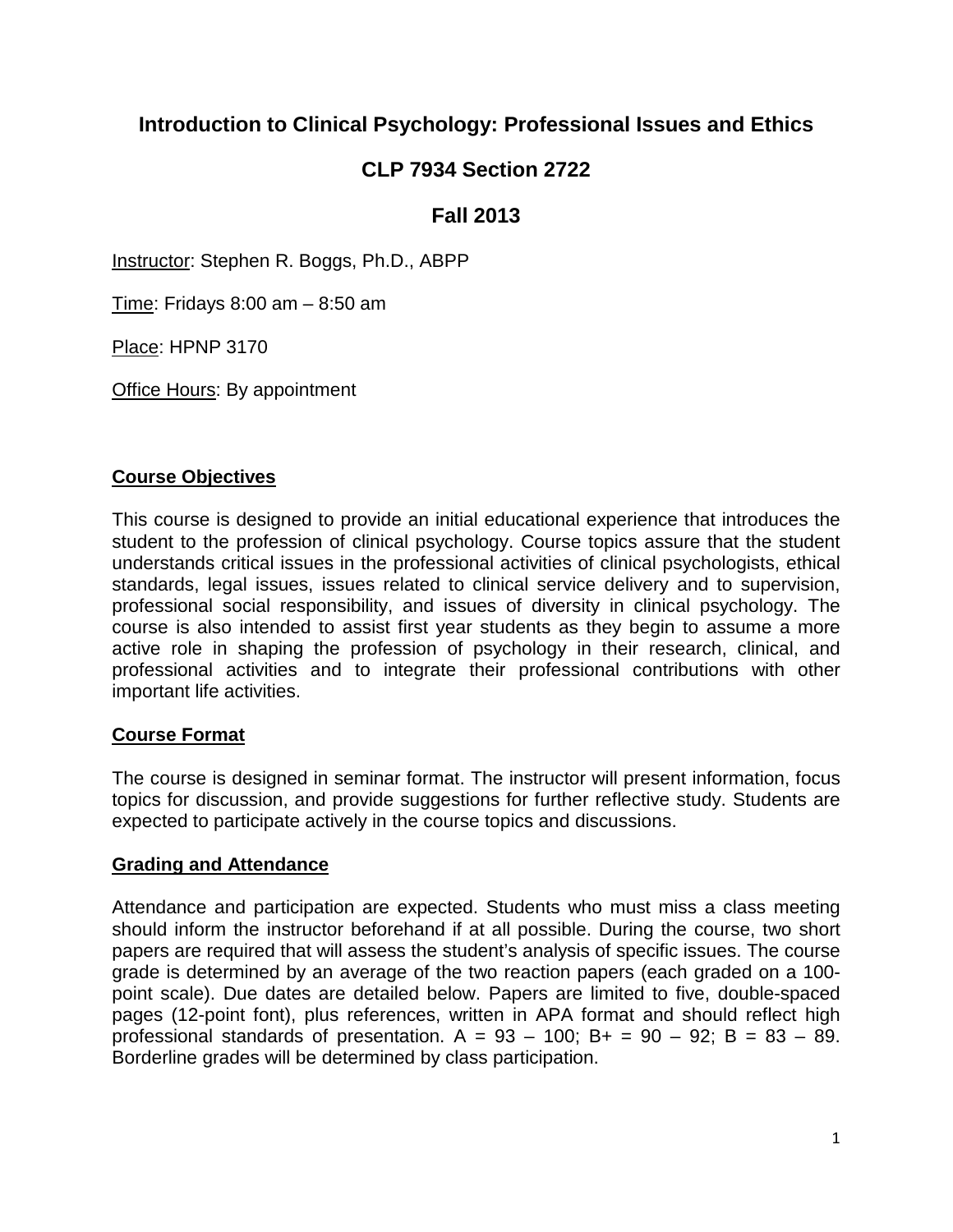# **Additional Expectations**

Students are expected to attend regularly scheduled departmental Teaching Conferences (Friday, 11:40pm-12:40pm, HPNP G301) and to attend laboratory meetings held by faculty with whom they are working. Additional research meetings, held by the Department's Areas of Concentration, are available to students. Each of these provides information about the research and clinical activities available in the department. Students are also expected to attend additional departmental meetings as scheduled by the Program Director. Each of these meetings should be thought of as resources that assist students in orienting themselves to departmental programs and that help them develop personal goals and interests. Attendance at these meetings will not be formally considered in determining the course grade, but is advantageous to the student in many ways as they become familiar with the department and its programs.

# **Students with Disabilities**

Students requesting classroom accommodation must first register with the Dean of Students, Office of Student Disability Services. That office will provide documentation to the student regarding allowable accommodations. The student must then provide this documentation to the instructor when requesting accommodation. The instructor will work together with the student to insure that appropriate accommodations are available to maximize participation and learning.

### **Course Schedule**

The schedule of course topics is listed below. For your convenience, most of the required readings, in .pdf format, have been placed in a folder on the student share drive labeled "Intro Clin Psych" (2013 folder). Students are expected to read appropriate materials prior to class in order to participate in and benefit maximally from class discussion.

#### **August 23: On Becoming a Clinical Psychologist: Common milestones, multiple outcomes**

This initial session will focus on what aspiring to be a "professional" in the area of clinical psychology involves. We will discuss the defining characteristics of "professionalism", characteristics of professionals who have been socialized into the science and profession of clinical psychology, the common milestones on the paths to the development of diverse careers, and the importance of self-care.

McCutcheon, S. R. (2011). The internship crisis: An uncommon urgency to build a common solution. *Training and Education in Professional Psychology, 5,* 144- 148.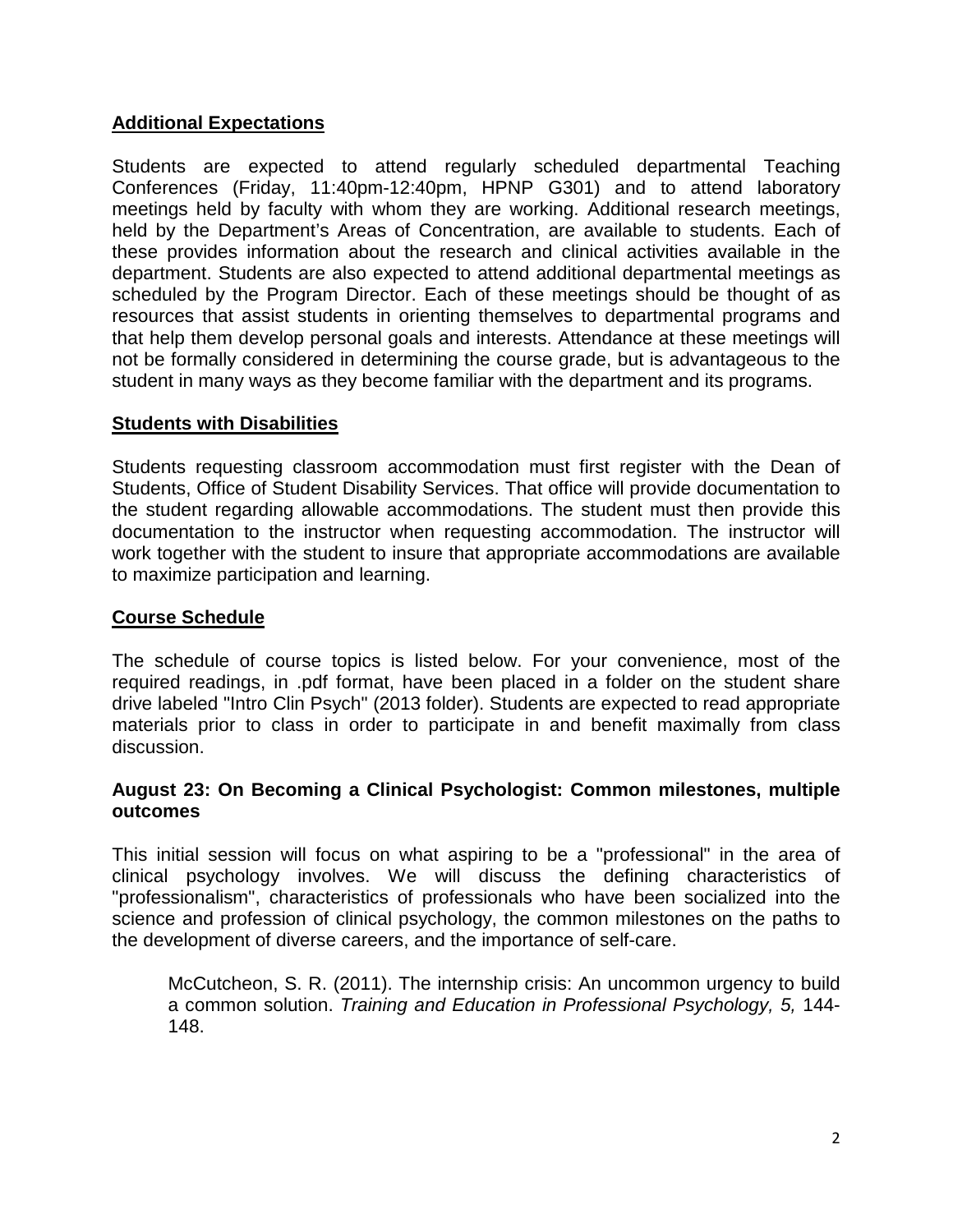Herman, M., & Sharer, N. (2013). Trying to summarize state licensure laws for psychologists: Burial by grains of salt. *Training and Education in Professional Psychology, 7,* 123-133.

Robiner, W. N., Dixon, K. E., Miner, J. L., & Hong, B. A. (2012). Board certification in psychology: Insights from medicine and hospital psychology. *Journal of Clinical Psychology in Medical Settings, 19,* 30-40*.*

# **August 30: Careers in Clinical Psychology**

This class session is spent discussing various career options and outcomes of training in clinical psychology, including a discussion of critical experiences and characteristics of students that led to their choice of career.

Norcross, J. C., & Karpiak, C. P. (2012). Clinical psychologists in the 2010s: 50 years of the APA Division of Clinical Psychology. *Clinical Psychology: Science and Practice, 19,* 1-12.

Calhoun, K. & Craighead, E. (2006). Clinical psychology in academic departments. *Clinical Psychology Science and Practice, 13*, 278 – 281.

Abromowitz, J. & Piacentini, J. (2006). Clinical psychologists in departments of psychiatry: Current Issues and a look to the future (2006). *Clinical Psychology Science and Practice, 13*, 282 – 286.

Comas-Diaz, L. (2006). The present and future of clinical psychology in private practice. *Clinical Psychology Science and Practice, 13*, 273 - 277.

# **September 6: Training Models in Clinical Psychology**

This session familiarizes students with the various conceptual models that programs use to train clinical psychologists in the  $21<sup>st</sup>$  century. How do educators conceptualize and measure the goals and outcomes of clinical training?

Eby, M. D., Chin, J. L., Rollock, D., Schwartz, J. P., & Worrell, F. C. (2011). Professional psychology training in the era of a thousand flowers: Dilemmas and challenges for the future. *Training and Education in Professional Psychology, 5*,  $57 - 68.$ 

Rodolfa, E., Greenberg, S., Hunsley, J., Smith-Zoeller, M, Cox, D.,Sammons, M., et al. (2013). A competency model for the practice of psychology. *Training and Education in Professional Psychology, 7,* 71-83.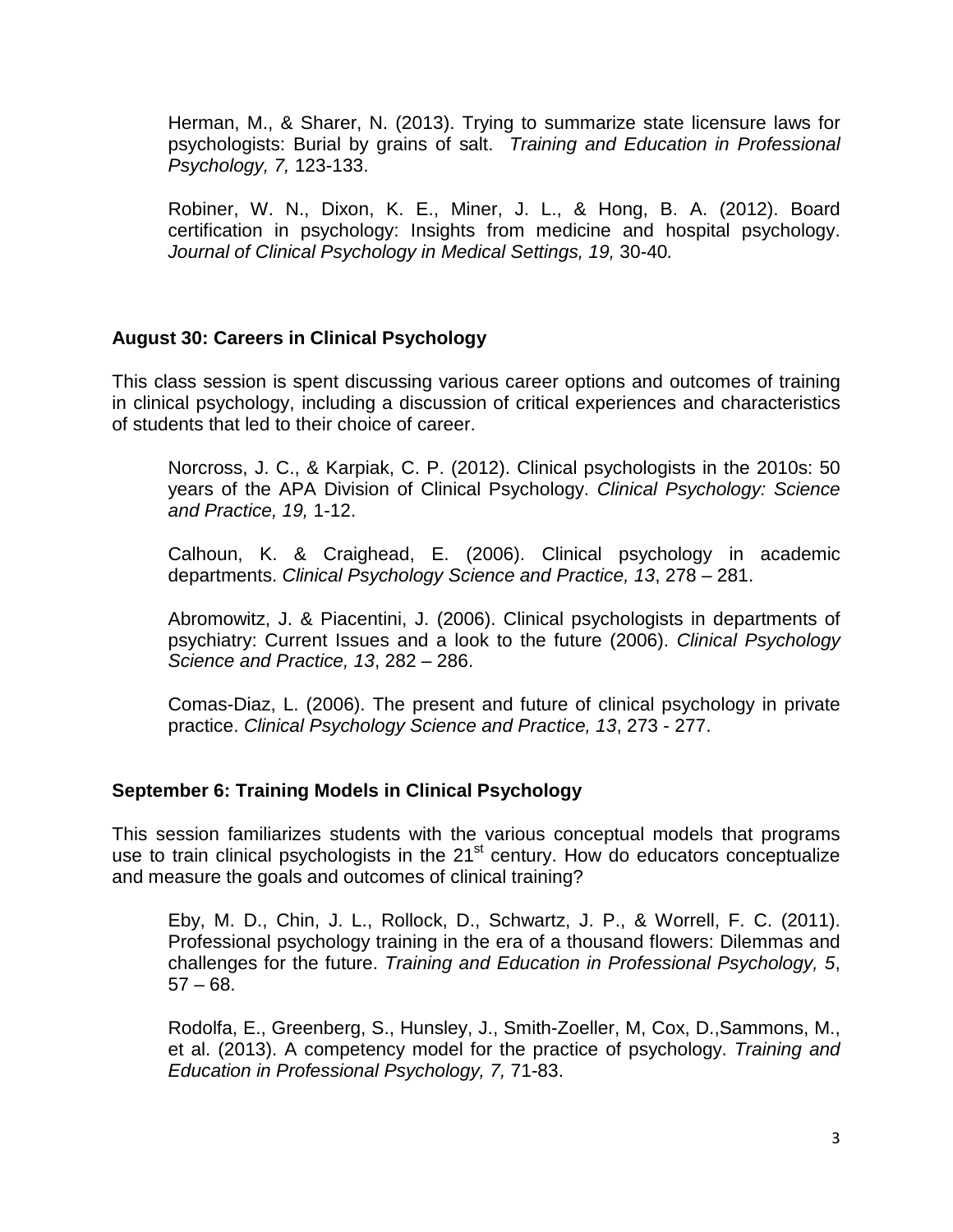#### **September 13: No Class**

.

#### **September 20: Ethical Principles I**

This session, and the one that follows, addresses the APA code of conduct and ethics that must guide all activity within professional psychology. Students will develop both knowledge of the ethical code and an appreciation of how to apply it to case scenarios**.**

American Psychological Association (2002). Ethical Principles of Psychologists and Code of Conduct. *American Psychologist, 57*, 1060-1073. (This is reproduced in your student handbook…please bring to class for reference).

American Psychological Association (2010). 2010 Amendments to the 2002 "Ethical Principles of Psychologists and Code of Conduct. *American Psychologist, 65,* 493.

Koocher, G.P. & Keith-Spiegel, P. (2008). On being ethical. Ethics in Psychology and the Mental Health Professions. New York: Oxford University Press, pp. 3-19.

#### **September 27: Ethical Principles II**

Consideration of ethics vignettes and continued discussion of ethical principles in clinical practice, research and teaching.

#### **October 4: Legal Issues I**

Psychological practice takes place within a legal environment, and it is often the case that ethical, professional and legal issues conflict. These issues, and the ways that psychologists address them, are discussed in this and the next session.

Borum, R. & Reddy, M. (2001). Assessing violence risk in Tarasoff situations: A fact-based model of inquiry. *Behavioral Sciences and the Law, 19*, 375-385.

Walcott, D.M., Cerundolo, P., & Beck, J.C. (2001). Current analysis of the Tarasoff duty: An evolution towards the limitation of the duty to protect. *Behavioral Sciences and the Law, 19*, 325-343.

Florida Statutes, Chapter 490: Psychological Services Act. This is reproduced in its entirety in the readings folder.

Florida Statutes, Chapter 394: Mental Health Services Act: This is reproduced in its entirety in the readings folder.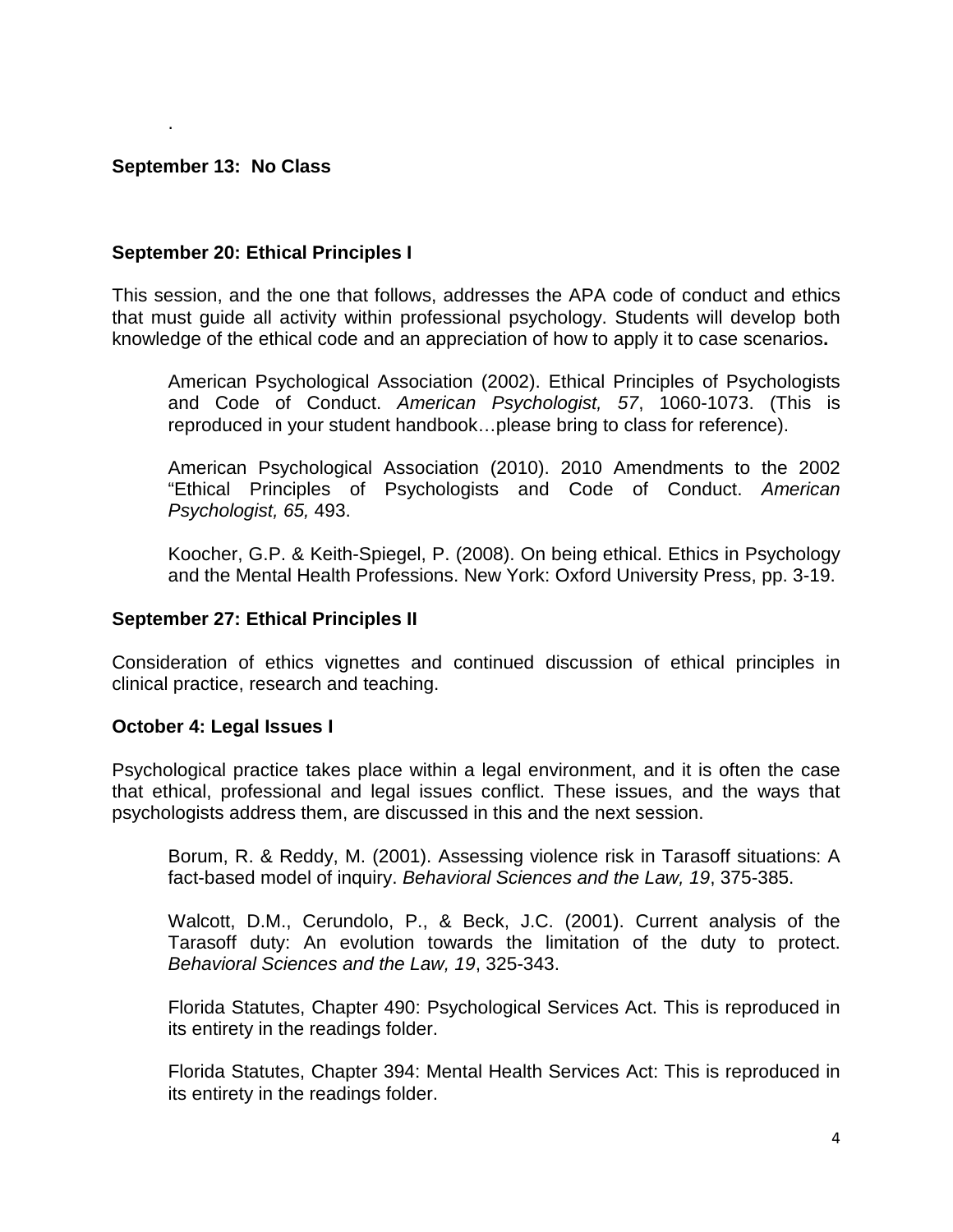#### **October 11: Legal Issues (continued): Case Vignettes, Discussion on appropriate action**

American Psychological Association Practice Organization (2010). Telehealth: Legal basics for psychologists. *Good Practice. Summer 2010,* 1-7.

American Psychological Association Practice Organization (2013). Reporting child abuse and neglect. *Good Practice. Summer 2013*, 2-5.

# **October 18: Supervision and Consultation I**

The development of skills, competencies, and capabilities by students in training in clinical psychology programs depends on the program's ability to provide them with access to competent and thoughtful supervision of research, clinical, and professional development activities. This section of the course reviews extant models and concepts of supervision and is intended to provide the student with tools to be a competent consumer of supervision at all levels of the program.

Falender, C.A. & Shafranske, E.P. (2004).*Clinical Supervision: A Competency-Based Approach.* Washington, DC: American Psychological Association, Chapter 1, "The Practice of Clinical Supervision".

Crook, R. E., & Potkar, K. A. (2010). The supervisory relationship. In N. Ladany & L. J. Bradley (Eds.), *Counselor Supervision* (pp.15-52). New York: Routledge.

Markin, R. A. (2010). Supervision of assessment. In N. Ladany & L. J. Bradley (Eds.), *Counselor Supervision* (pp.309-333). New York: Routledge.

#### **October 25: Supervision and Consultation II**

We will continue discussion of supervision and consultation models.

# **November 1: Diversity and Multicultural Competence I: Guest Presenters – Dr. Steven Anton and Dr. Vonetta Dotson**

The workforce in clinical psychology is not nearly as diverse as the clients we serve. For this reason, psychologists need training and experience in issues that relate to the provision of psychological services to patients from diverse cultures and backgrounds. This knowledge and expertise is built upon didactic knowledge, experience, and personal exploration. The two sessions devoted to this topic lay the groundwork for the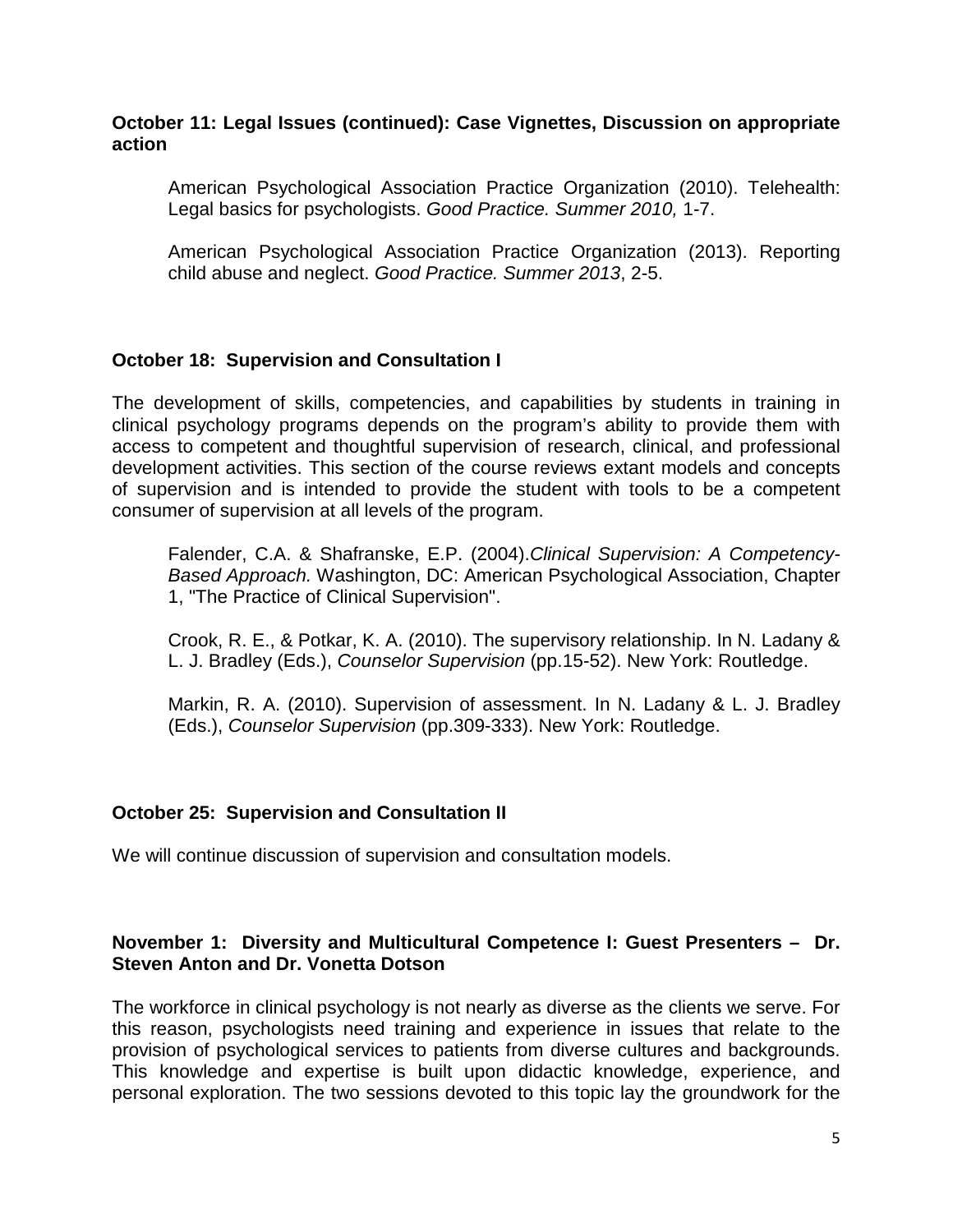development of multicultural competency, with the knowledge that attainment of such competencies is an ongoing process that continues through a process of lifelong learning on the part of every professional psychologist.

Hall, G.C.N. (2006). Diversity in Clinical Psychology. *Clinical Psychology Science and Practice, 13*, 258 – 262.

American Psychological Association (2003). Guidelines on multicultural education, training, research, practice, and organizational change for psychologists. *American Psychologist, 58,* 377-402.

Hansen, N.D., Pepitone-Arreola-Rockwell, F., & Greene, A. (2000). Multicultural competence: Criteria and case examples. *Professional Psychology: Research and Practice, 31,* 652-660.

# **November 8: No Class – Homecoming**

# **November 15: No Class – Fall Research Symposium**

# **November. 22: Diversity and Multicultural Competence II: Guest Presenters: Dr. Steven Anton and Dr. Vonetta Dotson.**

Ancis, J. R., & Ladany, N. (2010). A multicultural framework for counselor supervision. In N. Ladany & L. J. Bradley (Eds.), *Counselor Supervision* (pp.53-95). New York: Routledge.

Jones, J. M., Sander, J. B., & Booker, K. W. (2013). Multicultural competency building: Practical solutions for training and evaluating student progress. *Training and Education in Professional Psychology, 7,* 12-22.

# **November 29: No Class – Thanksgiving Holiday**

# **Reaction Papers**

**Paper 1:** Present and discuss an ethical dilemma you have experienced/observed in your psychological activities, and how it was resolved, OR, discuss limitations and